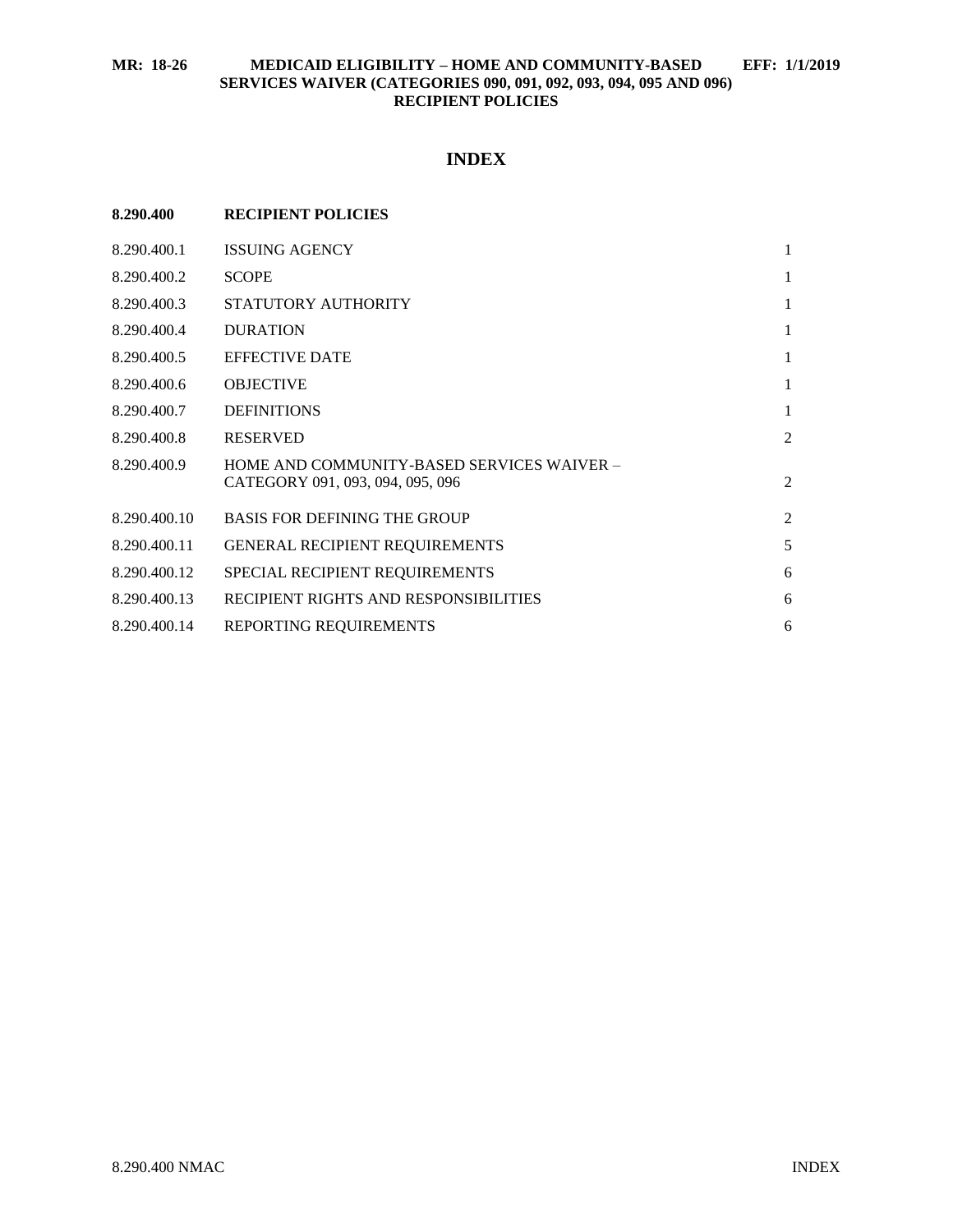**TITLE 8 SOCIAL SERVICES**

#### **CHAPTER 290 MEDICAID ELIGIBILITY - HOME AND COMMUNITY-BASED SERVICES WAIVER (CATEGORIES 090, 091, 092, 093, 094, 095 AND 096) PART 400 RECIPIENT POLICIES**

<span id="page-1-0"></span>**8.290.400.1 ISSUING AGENCY:** New Mexico Human Services Department (HSD). [8.290.400.1 NMAC - Rp, 8.290.400.1 NMAC, 1/1/2019]

<span id="page-1-1"></span>**8.290.400.2 SCOPE:** The rule applies to the general public. [8.290.400.2 NMAC - Rp, 8.290.400.2 NMAC, 1/1/2019]

<span id="page-1-2"></span>**8.290.400.3 STATUTORY AUTHORITY:** The New Mexico medicaid program is administered pursuant to regulations promulgated by the federal department of health and human services under Title XIX of the Social Security Act, as amended and by the state human services department pursuant to state statute. See Section 27-2-12 *et seq*., NMSA 1978.

[8.290.400.3 NMAC - Rp, 8.290.400.3 NMAC, 1/1/2019]

<span id="page-1-3"></span>**8.290.400.4 DURATION:** Permanent.

[8.290.400.4 NMAC - Rp, 8.290.400.4 NMAC, 1/1/2019]

<span id="page-1-4"></span>**8.290.400.5 EFFECTIVE DATE:** January 1, 2019, or upon a later approval date by the federal centers for medicare and medicaid services (CMS), unless a later date is cited at the end of the section. [8.290.400.5 NMAC - Rp, 8.290.400.5 NMAC, 1/1/2019]

<span id="page-1-5"></span>**8.290.400.6 OBJECTIVE:** The objective of this rule is to provide eligibility criteria for the medicaid program.

[8.290.400.6 NMAC - Rp, 8.290.400.6 NMAC, 1/1/2019]

# <span id="page-1-6"></span>**8.290.400.7 DEFINITIONS:**

**A. Adaptive behavior:** The effectiveness or degree with which individuals meet the standards of personal independence and social responsibility expected for their age and cultural group.

**B. Comprehensive care plan (CCP):** The comprehensive care plan of services that meets the member's physical, behavioral and long-term care needs in managed care.

**C. Developmental disability:** For the purposes of the developmental disabilities (DD) waiver, a developmental disability is limited to an intellectual disability or a specific related condition as defined by the department of health/developmental disabilities supports division (DOH/DDSD) that is likely to continue indefinitely and results in substantial functional limitations in three or more of the following areas of major life activity: self-care, receptive and expressive language, learning, mobility, self-direction, capacity for independent living and economic self-sufficiency.

**D. Developmental period:** The time between birth and the 18<sup>th</sup> birthday.

**E. Disability determination unit (DDU):** The unit that determines disability as described in Section 8.200.420.11 NMAC.

**F. General intellectual functioning:** The results of one or more individually administered general intelligence tests developed for the purpose of assessing intellectual functioning.

**G. Individual service plan (ISP):** A treatment plan for an eligible recipient that includes the eligible recipient's needs, functional level, intermediate and long range goals, statement for achieving the goals and specifies responsibilities for the care needs. The plan determines the services allocated to the eligible recipient within program allowances.

**H. Intermediate care facility for individuals with intellectual disabilities (ICF/IID):** This term replaces all references to intermediate care facility for mental retardation (ICF/MR).

**I. Intellectual disability (ID):** Refers to significantly sub-average general intellectual functioning existing concurrently with deficits in adaptive behavior and manifested during the developmental period. Intellectual disability replaces all references to mental retardation.

**J. Letter of allocation:** Written notice to the applicant that they may proceed with the home and community-based services (HCBS) waiver application process.

**K. Level of care:** The level of institutional care needed by the eligible recipient.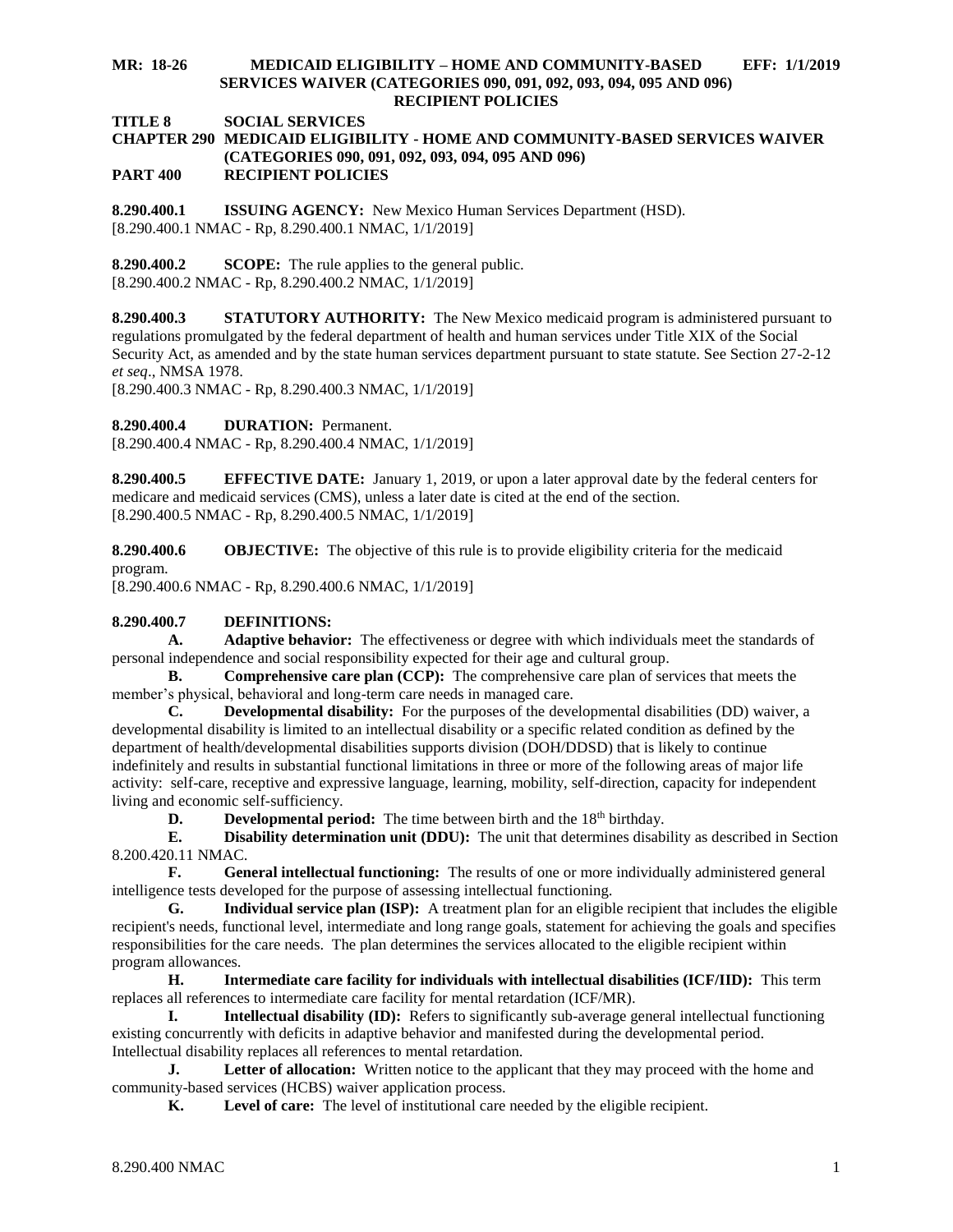**L. Medically Fragile:** For the purposes of the medically fragile waiver (MFW), medically fragile is a chronic physical condition, which results in a prolonged dependency on medical care for which daily skilled (nursing) intervention is medically necessary.

**M. Primary Freedom of Choice (PFOC):** The form included in the allocation packet that allows a registrant to confirm his or her interest in pursuing the opportunity to apply for community benefits.

- **N. Prospective:** A period of time starting with the date of application going forward.
- **O. Restricted coverage:** Medicaid eligibility without long term care services coverage.
- **P. Significantly subaverage intellectual functioning:** IQ of 70 or below.
- **Q. Unduplicated recipient positions (UDR):** Space available in a particular HCBS waiver program.<br>**R. Waiver:** Permission from the centers for medicare and medicaid services (CMS) to waive certain

**R. Waiver:** Permission from the centers for medicare and medicaid services (CMS) to waive certain medicaid requirements in order for a state to furnish an array of home and community-based services to statespecified target group(s) of medicaid recipients who need a level of institutional care. [8.290.400.7 NMAC - Rp, 8.290.400.7 NMAC, 1/1/2019]

# <span id="page-2-0"></span>**8.290.400.8 [RESERVED]**

<span id="page-2-1"></span>**8.290.400.9 HOME AND COMMUNITY-BASED SERVICES WAIVER - Category 091, 093, 094, 095, 096:** The human services department (HSD) is the single state agency designated to administer the medicaid program in New Mexico. HSD is charged with developing and implementing the community benefit to elderly, blind, and disabled individuals who meet both financial and medical criteria for nursing facility (NF) level of care (categories 091, 093, and 094). The department of health (DOH) and HSD are charged with developing and implementing HCBS waivers to medicaid applicants/recipients who meet both financial and medical criteria for intermediate care facility for individuals with intellectual disabilities (ICF/IID) level of care, for medically fragile (category 095) and developmentally disabled (category 096) individuals. Provision of these services under a waiver allows applicants/recipients to receive the care required at home at less cost than in an institution. The services to be furnished under the waiver must be cost-effective. This means the aggregate cost of care must be an amount less than the cost of maintaining individuals in institutions at the appropriate level of care. The types of services for which recipients are eligible vary based on the individual waiver.

[8.290.400.9 NMAC - Rp, 8.290.400.9 NMAC, 1/1/2019]

<span id="page-2-2"></span>**8.290.400.10 BASIS FOR DEFINING THE GROUP:** Eligibility for applicants/recipients who apply for waiver services is determined as if he or she were actually institutionalized, although this requirement has been waived. Entry into some of the waiver programs may be based upon the number of UDRs (i.e., slots) available. The individual waiver program manager notifies the income support division (ISD) when a UDR is available.

**A.** Elderly, blind, and disabled individuals (categories 091, 093, and 094): For applicants/recipients who are under age 65 to qualify as disabled or blind, disability or blindness must have been determined to exist by the social security administration or the DDU. To qualify as an elderly person, the applicant/recipient must be 65 years of age or older. Applicants/recipients must also meet both the financial and non-financial eligibility requirements and meet the medical level of care for nursing facility services.

**B.** Developmental disabilities (DD) waiver: The DD waiver identified as category 096 was approved effective July 1984, subject to renewal. DD waiver services are intended for eligible recipients who have developmental disabilities limited to intellectual disability (IID) or a specific related condition as determined by the DOH/DDSD. The developmental disability must reflect the person's need for a combination and sequence of special interdisciplinary or generic treatment or other supports and services that are lifelong or of extended duration and are individually planned and coordinated. The eligible recipient must also require the level of care provided in an intermediate care facility for individuals with developmental disabilities (ICF/IID), in accordance with Section 8.313.2 NMAC, and meet all other applicable financial and non-financial eligibility requirements.

**(1)** Intellectual disability: An individual is considered to have an intellectual disability if she/he has significantly sub-average general intellectual functioning existing concurrently with deficits in adaptive behavior and manifested during the developmental period.

**(2)** Specific related condition: An individual is considered to have a specific related condition if she/he has a severe chronic disability, other than mental illness, that meets all of the following conditions:

- **(a)** is attributable to:
	- **(i)** cerebral palsy or seizure disorder; or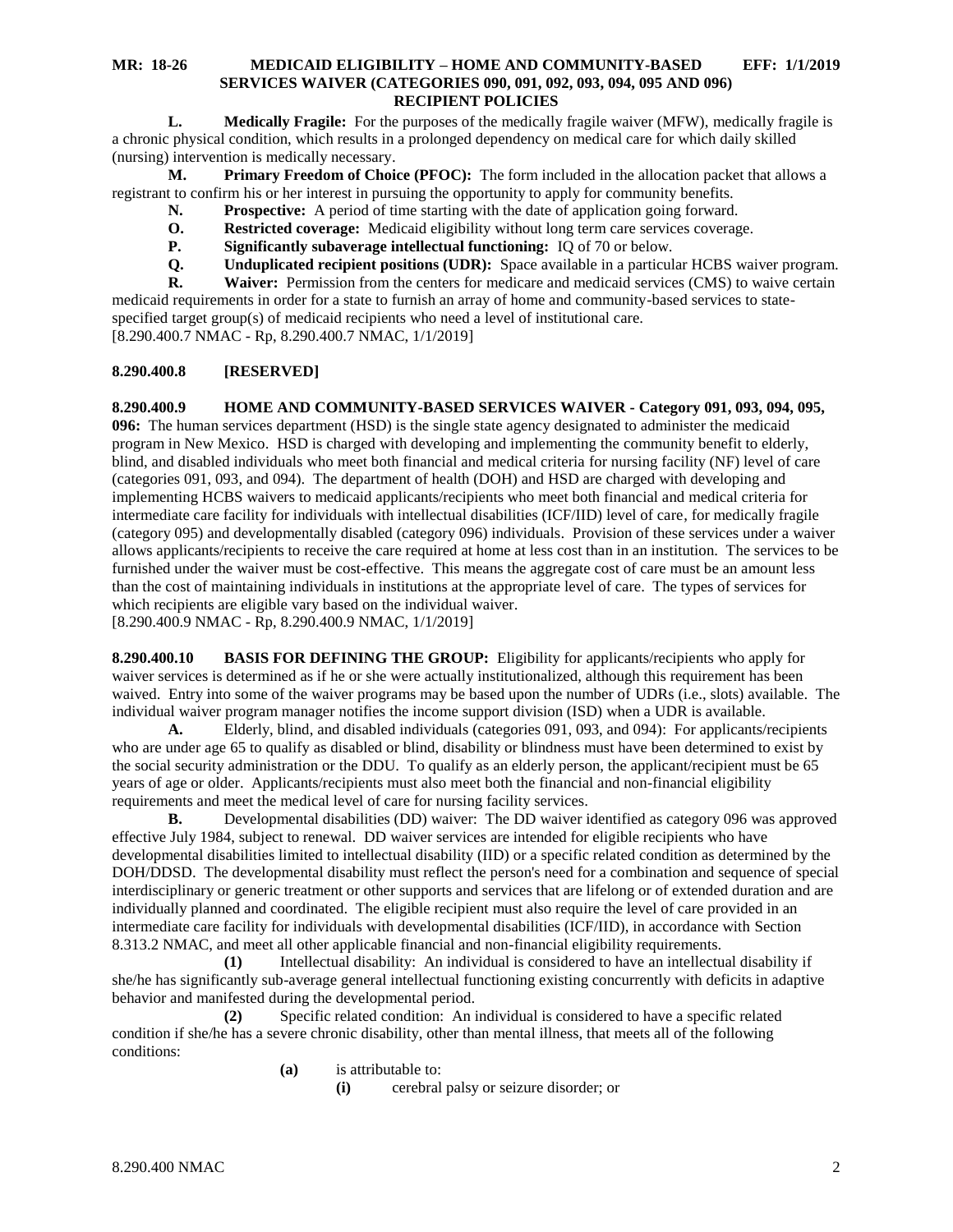**(ii)** is attributable to autistic disorder (as described in the fourth edition of the diagnostic and statistical manual of mental disorders); or

**(iii)** is attributable to chromosomal disorders (e.g. down), syndrome disorders, inborn errors of metabolism, or developmental disorders of the brain formation limited to the list in Paragraph (3) of Subsection B of 8.290.400.10 NMAC;

**(b)** results in impairment of general intellectual functioning or adaptive behavior similar to that of persons with intellectual disability and requires treatment or services similar to individuals with ID; **(c)** is manifested before the person reaches age 22 years;

**(d)** is likely to continue indefinitely; and

**(e)** results in substantial functional limitations in three or more of the following areas of major life activity: self-care, receptive and expressive language, learning, mobility, self-direction, capacity for independent living and economic self-sufficiency.

**(3)** List of chromosomal disorders (e.g., down) syndrome disorders, inborn errors of metabolism or developmental disorders of the bring formation.

**(a) chromosomal disorders:** autosomes: 4p-, trisomy 4p, trisomy 8, 5p-, 9p-, trisomy 9p, trisomy 9p mosaic, partial trisomy 10q, 13q-, ring 13, trisomy 13 (Patau), 18p-, 18q-, trisomy 18 (Edwards), Ttisomy 20p, G (21,22) monosomy/deletion, trisomy 21 (down), translocation 21 (down), "cat-eye" syndrome; Prader-Willi syndrome (15);

**(i)** x-linked intellectual disability: Allan syndrome; Atkin syndrome; Davis syndrome; Fitzsimmons syndrome; fragile x syndrome; fragile x phenotype (no fragile site); Gareis syndrome; glycerol kinase deficiency; Golabi syndrome; Homes syndrome; Juberg syndrome; Lujan syndrome; Renpenning syndrome; Schimke syndrome; Vasquez syndrome; nonspecific x-linked intellectual disability;

**(ii)** other x chromosome disorders: xo syndrome (Turner); xyy syndrome; xxy syndrome (Klinefelter); xxyy syndrome; xxxy syndrome; xxxx syndrome; xxxxy syndrome; xxxxx syndrome (penta-x);

**(b) syndrome disorders:**

**(i)** neurocutaneous disorders: ataxia-telangiectasia (Louis-Bar); basal cell nevus syndrome; dyskeratosis congenital; ectodermal dysplasia (hyperhidrotic type); ectromelia ichthyosis syndrome; focal dermal hypoplasia (Goltz); ichthyosis-hypogonadism syndrome, incontinentia pigmenti (Bloch-Sulzberger); Ito syndrome; Klippel-Trenauney syndrome; linear sebaceous nevus syndrome; multiple lentigines syndrome; neurofibromatosis (Type 1); poikiloderma (Rothmund-Thomsen); Pollitt syndrome; Sjogren-Larsen syndrome; Sturge-Weber syndrome; tuberous sclerosis; xeroderma pigmentosum;

**(ii) muscular disorders:** Becker muscular dystrophy; chondrodystrophic myotonia (Schwartz-Jampel); congenital muscular dystrophy; Duchenne muscular dystrophy; myotonic muscular dystrophy;

**(iii) ocular disorders:** Aniridia-Wilm's tumor syndrome; anophthalmia syndrome (x-linked); Leber amaurosis syndrome; Lowe syndrome; microphthalmia-corneal opacity-spasticity syndrome; Norrie syndrome; oculocerebral syndrome with hypopigmentation; retinal degeneration-trichomegaly syndrome; septo-optic dysplasia;

**(iv) craniofacial disorders:** acrocephaly-cleft lip-radial aplasia syndrome; acrocephalosyndactyly;type 1 (Apert); type 2 (Apert); type 3 (Saethre-Chotzen); type 6 (Pfeiffer); Carpenter syndrome with absent digits and cranial defects; Baller-Gerold syndrome; cephalopolysyndactyly (Greig) "cloverleaf-skull" syndrome; craniofacial dysostosis (Crouzon); craniotelencephalic dysplasia; multiple synostosis syndrome;

**(v) skeletal disorders:** acrodysostosis, CHILD syndrome; chondrodysplasia punctata (Conradi-Hunerman type); chondroectodermal dysplasia; Dyggve-Melchior-Clausen syndrome; frontometaphyseal dysplasia; hereditary osteodystrophy (Albright); hyperostosis (Lenz-Majewski); hypochondroplasia; Klippel-Feil syndrome; Nail-patella syndrome; osteopetrosis (Albers-Schonberg); pyknodysostosis; radial aplasia-thrombocytopenia syndrome; radial hypoplasia pancytopenia syndrome (Fanconi); Roberts-SC phocomelia syndrome;

# **(c) inborn errors of metabolism:**

**(i) amino acid disorders:** phenylketonuria: phenylalanine hydroxylase (classical, Type 1); dihydropteridine reductase (type 4); dihydrobiopterin synthetase (type 5); histidinemia; gammaglutamylcysteine synthetase deficiency; hyperlysinemia; lysinuric protein intolerance; hyperprolinemia; hydroxyprolinemia; sulfite oxidase deficiency; iminoglycinuria; branched-chain amino acid disorders: hypervalinemia; hyperleucine-isoleucinemia; maple-syrup urine disease; isovaleric academia, glutaric academia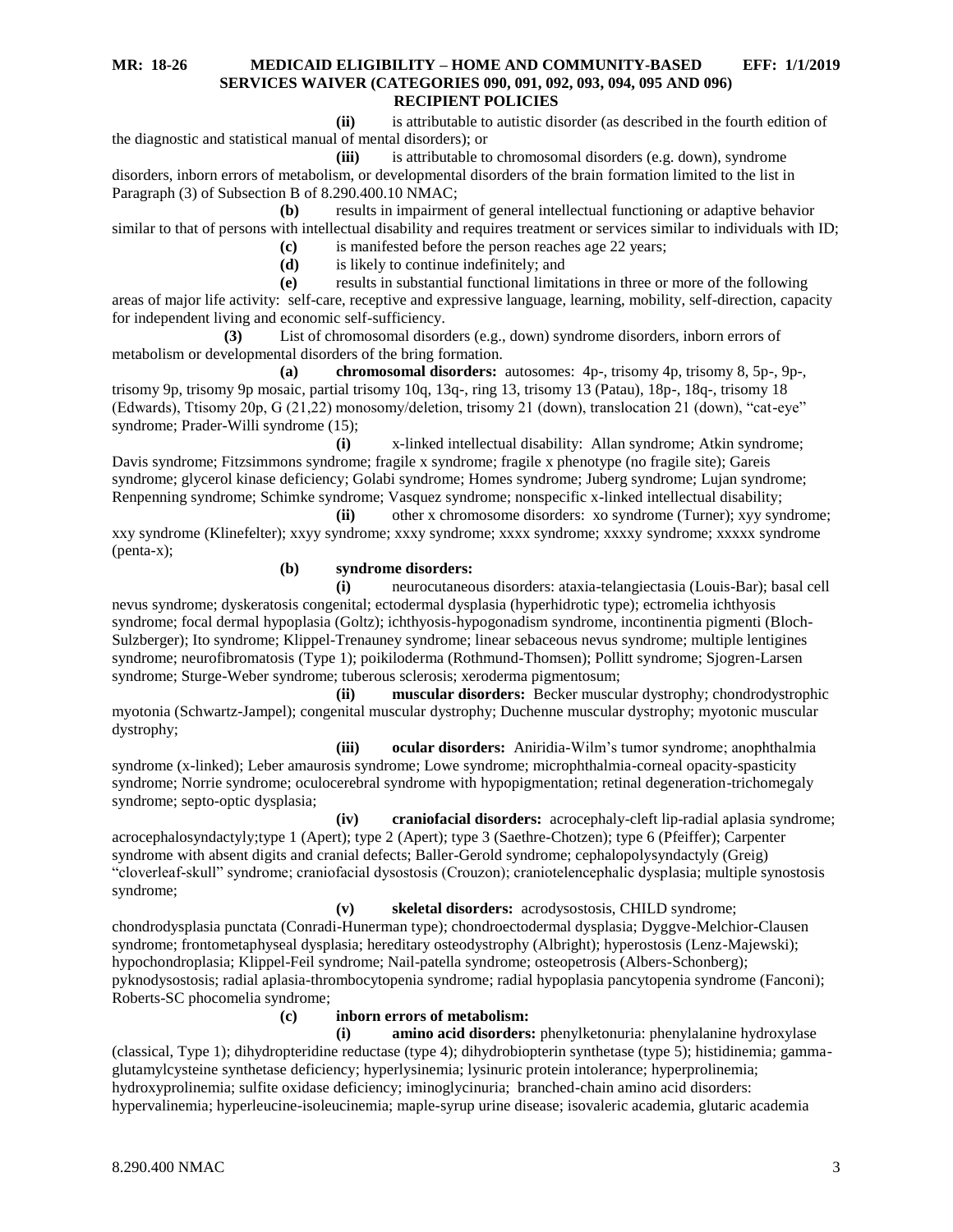(type 2); 3-hydroxy-3-methylglutaryl CoA lyase deficiency; 3-kethothiolase deficiency;,biotin-dependent disorders: holocarboxylase deficiency; biotinidase deficiency; propionic academia: type A; Type BC; methylmalonic academia: mutase type (mut+); cofactor affinity type (mut-); adenosylcobalamin synthetase type (cbl A); ATP: cobalamin adenosyltransferase type (cbl B), with homocystinuria, type 1 (cbl C), with homocystinuria, type 2 (cbl D); folate-dependent disorders: congenital defect of folate absorption; dihydrofolate reductase deficiency; methylene tetrahydrofolate reductase deficiency; homocystinuria; hypersarcosinemia; non-ketotic hyperglycinemia; hyper-betaalaninemia; carnosinase deficiency; homocarnosinase deficiency; Hartnup disease; methionine malabsorption (oasthouse urine disease);

**(ii) carbohydrate disorders:** glycogen storage disorders: type 1, with hypoglycemia (von Gierke); type 2 (Pompe); galactosemia; fructose-1, 6-diphosphatase deficiency; pyruvic acid disorders: pyruvate dehydrogenase complex (Leigh); pyruvate carboxylase deficiency; mannosidosis; fucosidosis; aspartylglucosaminuria;

**(iii) mucopolysaccharide disorders:** alpha-L-iduronidase deficiency: Hurler type; Scheie type, Hurler-Scheie type; iduronate sulfatase deficiency (Hunter type); Heparan N-sulfatase deficiency (Sanfilippo 3A type); N-acetyl-alpha-D-glucosaminidase deficiency (Sanfilippo 3B type); Acetyl CoA; glucosaminide N-acetyltransferase deficiency (Sanfilippo 3C type); N-acetyl-alpha D-glucosaminide 6-sulfatase deficiency (Sanfilippo 3D type); beta-glucuronidase deficiency (Sly type);

**(iv) mucolipid disorders:** alpha-neuraminidase deficiency (type1); Nacetylglucosaminyl phosphotransferase deficiency: I-cell disease (Type 2); Pseudo-Hurler syndrome (type 3); mucolipidosis type 4;

**(v) urea cycle disorders:** carbamyl phosphate synthetase deficiency; ornithine transcarbamylase deficiency; argininosuccinic acid synthetase deficiency (citrullinemia); argininosuccinic acid (ASA) lyase deficiency; arginase deficiency (argininemia);

**(vi) nucleic acid disorders:** Lesch-Nyhan syndrome (HGPRTase deficiency); orotic aciduria; xeroderma pigmentosum (group A); DeSanctis-Cacchione syndrome;

**(vii) copper metabolism disorders:** Wilson disease; Menkes disease;

**(viii) mitochondrial disorders:** Kearns-Sayre syndrome; MELAS

syndrome; MERRF syndrome; cytochrome c oxidase deficiency; other mitochondrial disorders;

**(ix) peroxisomal disorders:** Zellweger syndrome; adrenoleukodystrophy: neonatal (autosomal recessive); childhood (x-linked); infantile Refsum disease; hyperpipecolic academia; chondrodysplasia punctata (rhizomelic type);

- **(d) developmental disorders of brain formation:**
	- **(i)** neural tube closure defects: anencephaly; spina bifida; encephalocele;
	- **(ii)** brain formation defects: Dandy-Walker malformation;

holoprosencephaly; hydrocephalus: aqueductal stenosis; congenital x-linked type; Lissencephaly; pachygyria; polymicrogyria; schizencephaly;

**(iii)** cellular migration defects: abnormal layering of cortex; colpocephaly; heterotopias of gray matter; cortical microdysgenesis

abnormalities;

**(v)** acquired brain defects: hydranencephaly; porencephaly; and

**(iv)** intraneuronal defects: dendritic spine abnormalities; microtubule

**(vi)** primary (idiopathic) microcephaly.

**C. Medically fragile (MF) waiver:** The medically fragile (MF) waiver identified as category 095 was established effective August, 1984 subject to renewal. Medically fragile is characterized by one or more of the following: a life threatening condition characterized by reasonable frequent periods of acute exacerbation which require frequent medical supervision, or physician consultation and which in the absence of such supervision or consultation would require hospitalization; a condition requiring frequent, time consuming administration of specialized treatments which are medically necessary; or dependence on medical technology such that without the technology a reasonable level of health could not be maintained; examples include but are not limited to ventilators, dialysis machines, enteral or parenteral nutrition support and supplemental oxygen. The eligible recipient must require the level of care provided in an ICF/IID, in accordance with 8.313.2 NMAC, and meet all other applicable financial and non-financial eligibility requirements and must have:

**(1)** a developmental disability, developmental delay, or be at risk for developmental delay as determined by the DDU, and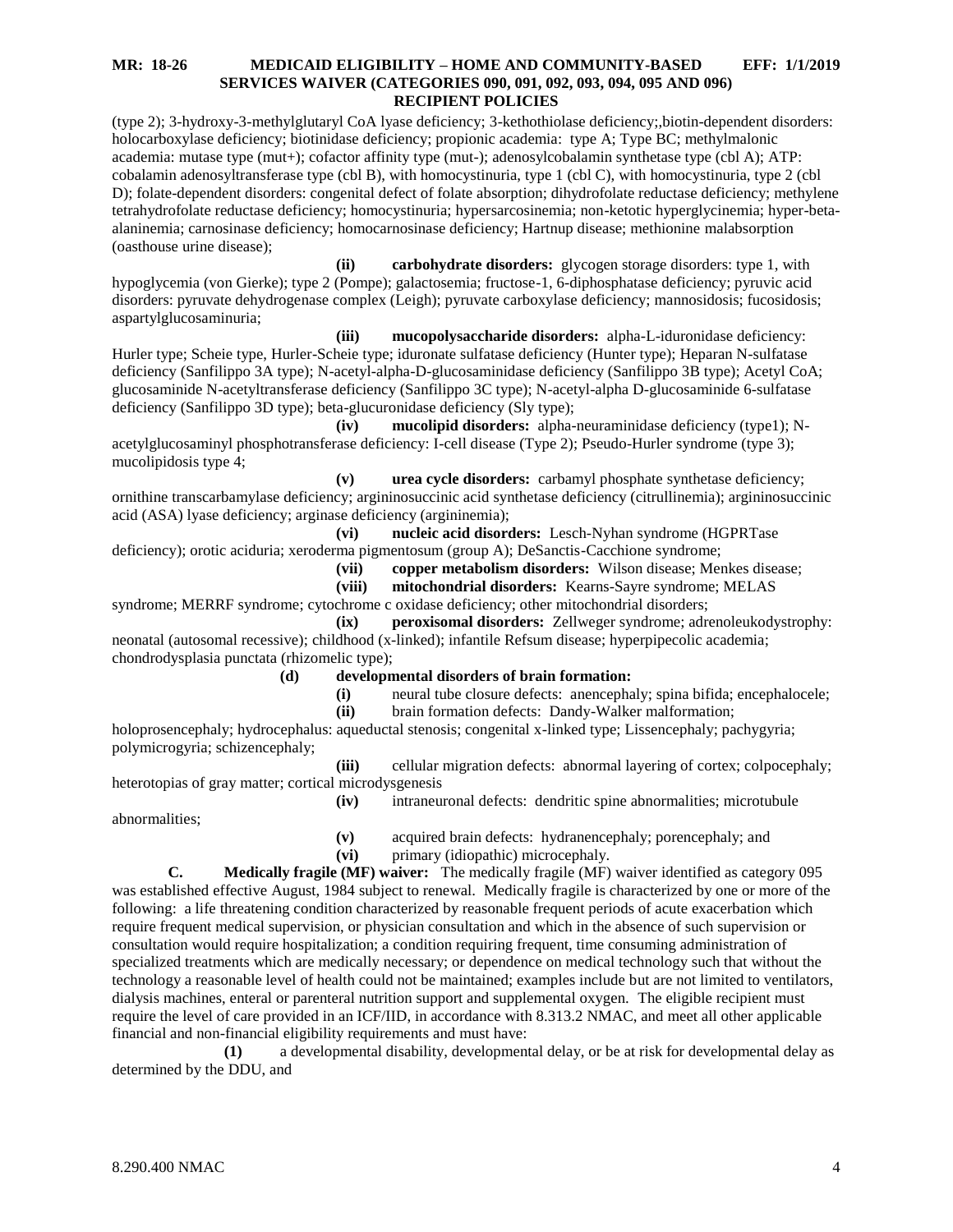**(2)** a diagnosed medically fragile condition prior to the age of 22, defined as a chronic physical condition, which results in a prolonged dependency on medical care for which daily skilled (nursing) intervention is medically necessary, and which is characterized by one or more of the following:

**(a)** a life threatening condition characterized by reasonably frequent periods of acute exacerbation, which require frequent medical supervision or physician consultation and which, in the absence of such supervision or consultation, would require hospitalization;

**(b)** frequent, time-consuming administration of specialized treatments, which are medically necessary;

**(c)** dependency on medical technology such that without the technology a reasonable level of health could not be maintained; examples include, but are not limited to, ventilators, dialysis machines, enteral or parenteral nutrition support and continuous oxygen; and

**(d)** periods of acute exacerbation of a life-threatening condition, the need for extraordinary supervision or observation, frequent or time-consuming administration of specialized treatments, dependency on mechanical (life) support devices, and developmental delay or disability.

**D. Acquired immunodeficiency syndrome (AIDS) and AIDS related condition (ARC) waiver:** The acquired immunodeficiency syndrome (AIDS) and AIDS related condition waiver designated as category 090, was established effective July 1987, subject to renewal. The AIDS and AIDS related condition waiver stopped covering new individuals effective January 01, 2014 as the waiver was sunset and not renewed. Individuals already on the AIDS and AIDS related condition waiver are grandfathered and remain eligible as long as eligibility requirements are met.

**E. Brain injury (BI):** The brain injury category 092 stopped covering new individuals effective January 01, 2014. Individuals already on the brain injury category are grandfathered and remain eligible as long as eligibility requirements are met.

[8.290.400.10 NMAC - Rp, 8.290.400.10 NMAC, 1/1/2019]

<span id="page-5-0"></span>**8.290.400.11 GENERAL RECIPIENT REQUIREMENTS:** Eligibility for the waiver programs is always prospective per 8.290.600.11 NMAC. Applicants/recipients must meet, or expect to meet, all non-financial eligibility criteria in the month for which determination of eligibility is made including any mandatory income or resources deemed to a minor child per 8.290.500.17 and 8.290.500.21 NMAC.

**A. Enumeration:** An applicant/recipient must furnish his social security number in accordance with 8.200.410.10 NMAC.

**B. Citizenship:** Refer to 8.200.410.11 NMAC for citizenship requirements.

**C. Residence:** To be eligible for medicaid, an applicant/recipient must be physically present in New Mexico on the date of application or final determination of eligibility and must have declared an intent to remain in the state. If the applicant/recipient does not have the present mental capacity to declare intent, the applicant's/recipient's representative may assume responsibility for the declaration of intent. If the applicant/recipient does not have the mental capacity to declare intent and there is no representative to assume this responsibility, the state where the applicant/recipient is living will be recognized as the state of residence. If waiver services are suspended because the recipient is temporarily absent from the state but is expected to return within 90 consecutive days at which time waiver services will resume, the medicaid case remains open. If waiver services are suspended for any other reason for 90 consecutive days, the medicaid case is closed after appropriate notice is provided to the recipient.

**D. Non-concurrent receipt of assistance:** HCBS waiver services furnish medicaid benefits to an applicant/recipient who qualifies both financially and medically for institutional care but who, with provision of waiver services, can receive the care he needs in the community at less cost to the medicaid program than the appropriate level of institutional care. Individuals receiving services under a HCBS waiver may not receive concurrent services under nursing facility (NF), ICF/IID, personal care or any other HCBS waiver.

**(1) SSI recipients:** Applicants receiving supplemental security income (SSI) benefits are categorically eligible for waiver services. No further verification of income, resources, citizenship, age, disability, or blindness is required. The applicant must, however, meet the level of care requirement. (An SSI recipient must meet the assignment of rights and TPL requirements and not be ineligible because of a trust).

**(2) Married SSI couples:** All married SSI couples where neither member is institutionalized in a medicaid-certified facility are treated as separate individuals for purposes of determining eligibility and benefit amounts beginning the month after the month they began living apart. See Section 8012 of the Omnibus Budget Reconciliation Act of 1989. In the case of an initial application, or reinstatement following a period of ineligibility, when members of a married couple are not living together on the date of application or date of